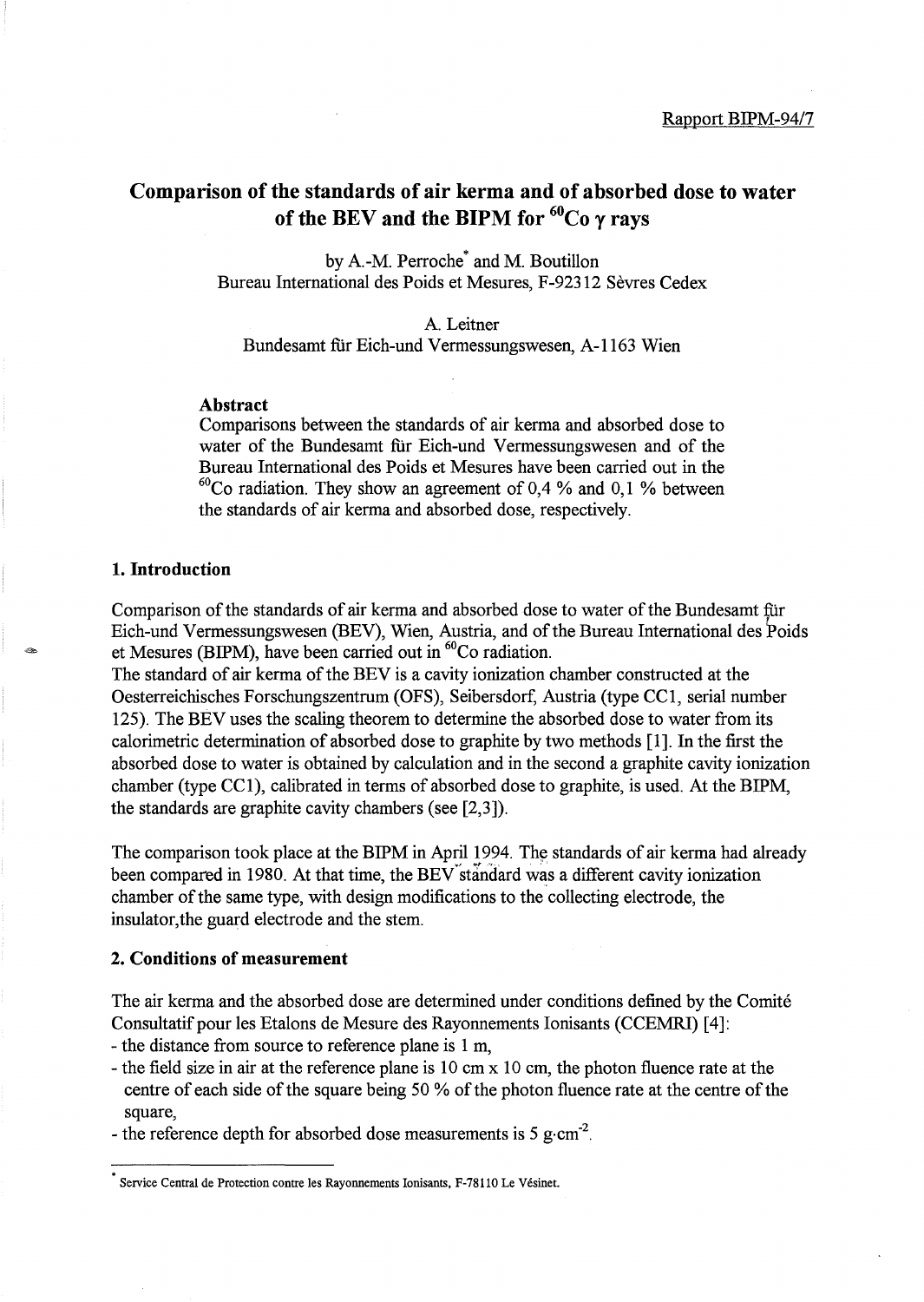### **3. Comparison of the air kerma standards**

The air kerma rate is determined by

$$
\dot{K} = \frac{I}{m} \frac{W}{e} \frac{1}{1 - \overline{g}} \left(\frac{\mu_{\text{en}}}{\rho}\right)_{a,c} \overline{s}_{c,a} \Pi k_i \quad , \tag{1}
$$

where

| $\mathcal{I}/m$ | is the mass ionization current measured by the standard,                                       |
|-----------------|------------------------------------------------------------------------------------------------|
| $\it W$         | is the average energy spent by an electron of charge $e$ to produce an ion pair<br>in dry air, |
| $\overline{g}$  | is the fraction of energy lost by bremsstrahlung.                                              |
|                 | $(\mu_n/\rho)$ , is the ratio of the mean mass-energy absorption coefficients of air and       |

 $(\mu_{en}/\rho)_{a,c}$  is the ratio of the mean mass-energy absorption coefficients of air and graphite,

 $\bar{s}_{\rm c}$  is the ratio of the mean stopping powers of graphite and air,

 $\prod k_i$  is the product of the correction factors to be applied to the standard.

For the BEV standard, the physical constants and the correction factors entering in (1) and the uncertainties associated with the measurements of  $\ddot{K}$  are given in Table 1 of the present report. Table 7 of [5] gives this data for the BIPM standard.

f The correction factors for the BEV standard were determined at the BEY. An additional correction factor,  $k_{\text{r,n}}$ , for the radial non-uniformity of the BIPM beam over the section of the BEV standard, has been estimated from [6].

The main characteristics of the BEV standard are given in Table 2. The volume was determined mechanically at the BEY. Another determination was made by filling the chamber with water. The two results are in good agreement (0,01 %). The collecting voltage applied to the BEV standard is  $\pm 250$  V. The polarity effect  $I_+ / I$  is equal to 1,001 2.

The result of the comparison  $R_K = \dot{K}_{\text{BEV}} / \dot{K}_{\text{BEM}}$  is given in Table 3. The  $\dot{K}$  values refer to an evacuated path length between source and standard. They are given at the reference date of 1994-01-01, Oh UT (the half life of <sup>60</sup>Co is taken as (1 925,5  $\pm$  0,5) days [7]). The  $K_{\text{BIPM}}$  value is the mean of measurements which were performed over a period of three months before and after the comparison at the BIPM. The ratio of the air kerma rates determined by the BEV and the BIPM standards is 1,004 O.

Some of the uncertainties in  $\tilde{K}$  which appear in BIPM and BEV determinations (such as air density,  $W/e$ ,  $\mu_{en}/\rho$ ,  $\bar{g}$ ,  $\bar{s}_{e}$ ,  $k_h$ , ...) cancel when evaluating the uncertainty of  $R_K$ , which is estimated to be 0,22 %. A detailed analysis is given in Table 1. The two standards differ by nearly  $2\sigma$ . The present result is 0,25 % higher than the value obtained during the 1980 comparison. This difference is explained by the change of the BEV standard: the air kerma measured at the BEV is 0,20 % higher with the new standard than with the old one.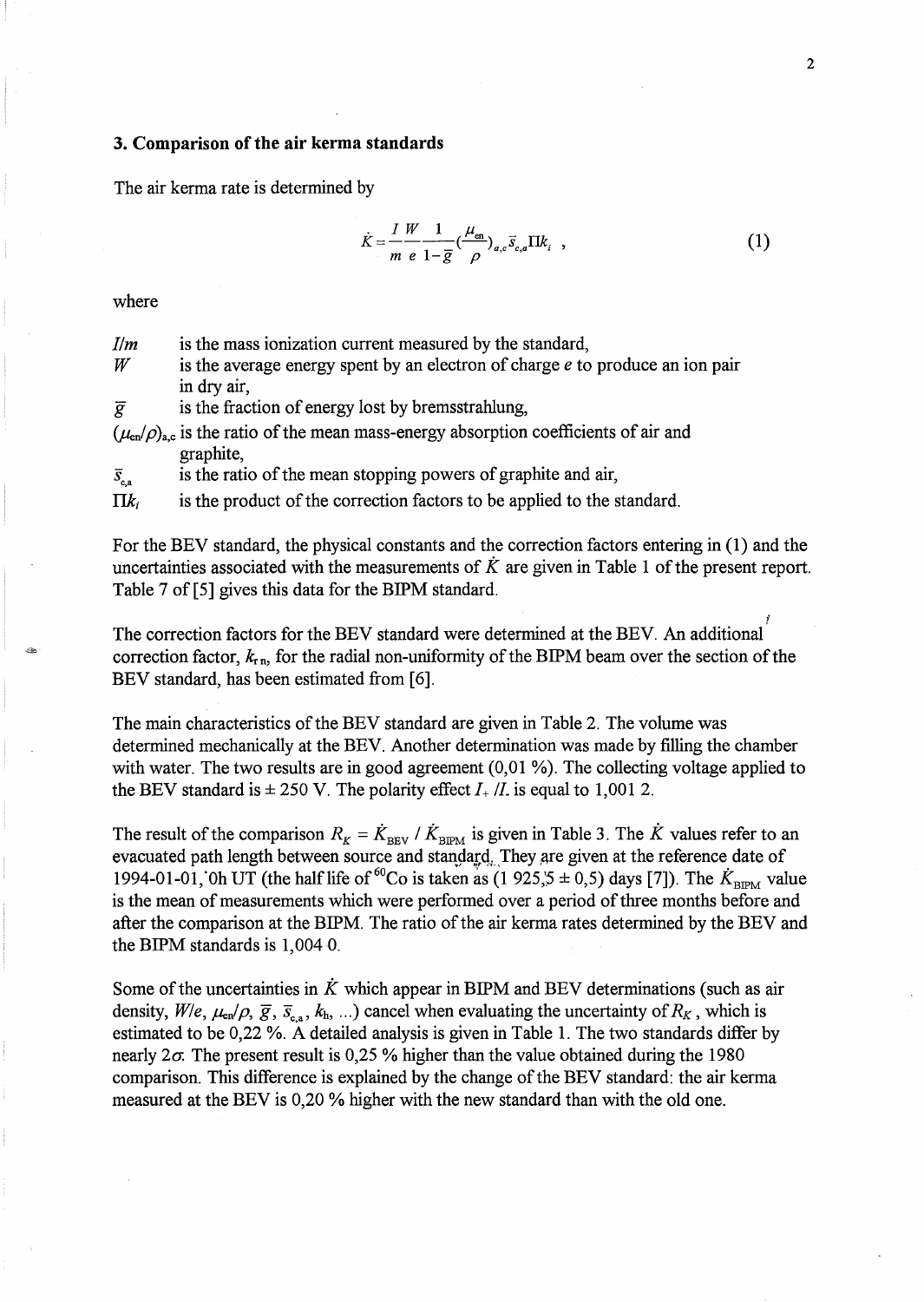# Table 1. Physical constants and correction factors entering in the determination of the air kerma rate,  $\dot{K}_{\text{BEV}}$  , in the BIPM <sup>60</sup>Co beam.

The estimated relative uncertainties\* are given as standard deviations (in %).

|                          |                                                               |                    |         | $\tilde{K}_{\text{BEV}}$ |             |                    |       |
|--------------------------|---------------------------------------------------------------|--------------------|---------|--------------------------|-------------|--------------------|-------|
|                          |                                                               |                    | value   | uncertainty              |             | uncertainty**      |       |
|                          |                                                               |                    |         | $\boldsymbol{S}_1$       | $u_{\rm i}$ | $\boldsymbol{S}_1$ | $u_i$ |
|                          | <b>Physical constants</b>                                     |                    |         |                          |             |                    |       |
|                          | dry air density (293,15 K, 101 325 Pa)                        | $(kg·m-3)$         | 1,204 6 |                          | 0,01        |                    |       |
|                          | $(\mu_{en}/\rho)_{a,c}$ [8]                                   |                    | 0,998 5 |                          | 0,05        |                    |       |
| $\overline{S}_{c,a}$ [8] |                                                               |                    | 1,001 0 |                          |             |                    | 0,03  |
| $W/e$ [8]                |                                                               | $(J \cdot C^{-1})$ | 33,97   |                          | $0,11***$   |                    |       |
|                          | $\overline{g}$ fraction of energy lost by bremsstrahlung [10] |                    | 0,0032  |                          | 0,02        |                    |       |
|                          | <b>Correction factors</b>                                     |                    |         |                          |             |                    |       |
| $k_{\rm s}$              | recombination losses                                          |                    | 1,002 4 | 0,02                     | 0,01        | 0,02               | 0,02  |
| $k_{\rm h}$              | humidity                                                      |                    | 0,9970  |                          | 0,03        |                    |       |
| $k_{\rm st}$             | stem scattering                                               |                    | 1,0000  |                          | 0,01        |                    | 0,02  |
| $k_{\rm at}$             | wall attenuation                                              |                    |         |                          |             |                    |       |
| $k_{\rm sc}$             | wall scattering                                               |                    | 1,0128  | 0,01                     | 0,10        | 0,01               | 0,13  |
| $k_{\rm CEP}$            | mean origin of electrons                                      |                    |         |                          |             |                    |       |
| $k_{\rm an}$             | axial non-uniformity                                          |                    | 1,000 0 |                          | 0,10        |                    | 0,12  |
| $k_{\rm m}$              | radial non-uniformity                                         |                    | 1,000 3 |                          | 0,01        |                    |       |
|                          | Measurement of $I/\nu\rho$                                    |                    |         |                          |             |                    |       |
| $\mathcal V$             | volume                                                        | $\text{cm}^3$ )    | 1,0187  |                          | 0,10        | 0,01               | 0,11  |
|                          | ionization current                                            |                    |         | 0,03.                    | 0,05        | 0,03               | 0,05  |
|                          | Uncertainty in $K_{\text{BEV}}$                               |                    |         |                          |             |                    |       |
|                          | by quadratic summation                                        |                    |         | 0,04                     | 0,22        |                    |       |
|                          | combined uncertainty                                          |                    |         |                          | 0,22        |                    |       |
|                          | Uncertainty in $K_{\text{BEV}}$ / $K_{\text{BIPM}}$           |                    |         |                          |             |                    |       |
|                          | by quadratic summation                                        |                    |         |                          |             | 0,04               | 0,22  |
|                          | combined uncertainty                                          |                    |         |                          |             |                    | 0,22  |
|                          |                                                               |                    |         |                          |             |                    |       |

 $s_i$  = uncertainty estimated by statistical methods, type A,  $u_j$  = uncertainty estimated by other means, type B.

\*\* See Table 7 of ref. [5] for a detailed analysis of the uncertainty in  $\dot{K}_{\text{BIPM}}$ .

Uncertainty in the product  $W \bar{s}_{c,a}$ .

 $~\sim$ 

#### i<br>Wilayah meng Table 2. Characteristics of the BEV standard of air kerma

 $\sim$  24

| <b>Dimensions</b> (nominal values) (mm) |                                                                                                                          |        |  |  |
|-----------------------------------------|--------------------------------------------------------------------------------------------------------------------------|--------|--|--|
| Chamber                                 | Outer height and outer diameter                                                                                          | 19     |  |  |
|                                         | Inner height and inner diameter                                                                                          | 11     |  |  |
|                                         | Wall thickness                                                                                                           | 4      |  |  |
| Electrode                               | Diameter                                                                                                                 | 2,00   |  |  |
|                                         | Height                                                                                                                   | 8,97   |  |  |
| Volume of the air cavity $(cm3)$        |                                                                                                                          | 1,0187 |  |  |
| <b>Materials</b>                        |                                                                                                                          |        |  |  |
| Wall                                    | ultrapure graphite EK51 Ringsdorf, of density 1,72 g·cm <sup>-3</sup> and with impurities less than $1,5 \times 10^{-4}$ |        |  |  |
| Insulator                               | PTFE (Teflon)                                                                                                            |        |  |  |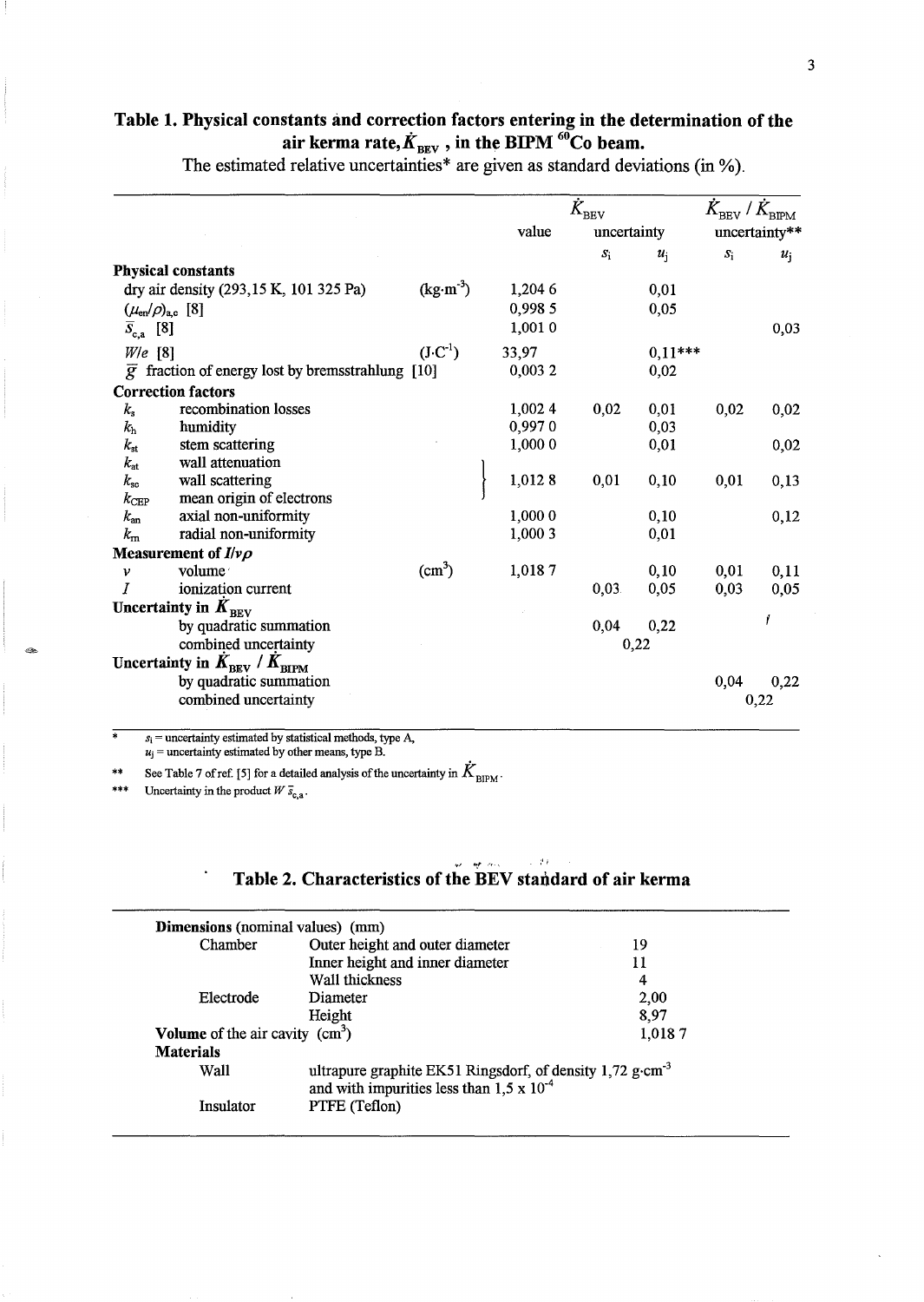| ∗<br>$K_{\rm BEV}$<br>$(mGy·s^{-1})$ | $\Lambda_{\rm BIPM}$<br>$(mGy·s-1)$ | $\dot{K}_{\rm BEV}$ / $\dot{K}_{\rm BIPM}$ |  |
|--------------------------------------|-------------------------------------|--------------------------------------------|--|
| 6,882                                | 6,854                               | $1,0040 \pm 0,0022$                        |  |

**Table 3. Result of the BEV -BIPM comparison of standards of air kerma** 

\* Mean value of 80 measurements.

## **4. Indirect comparison of the absorbed dose to water standards**

The indirect comparison of the standards of absorbed dose to water was performed by means of two transfer chambers, type NE-2561 and NE-2571. The comparison was made at the reference depth of 5,000 g $\cdot$ cm<sup>-2</sup>.

The calibration factors in terms of absorbed dose to water, *Nw,* are determined using the relations

$$
(N_{\rm w})_{\rm BIPM} = \frac{(D_{\rm w})_{\rm BIPM}}{(I_{\rm w}k_{\rm pf})_{\rm BIPM}}^* \,, \qquad (N_{\rm w})_{\rm BEV} = \frac{(D_{\rm w})_{\rm BEV}}{(I_{\rm w})_{\rm BEV}} \,, \tag{2}
$$

where

- $(D_w)_{BPM}$  is the absorbed dose rate to water measured by the BIPM standard at the reference depth of 5,000 g $\cdot$ cm<sup>-2</sup> in water,
- $(I_w)_{BIPM}$  is the ionization current measured by the transfer chamber, embedded in a waterproof envelope made at the BIPM and located in the BIPM water phantom, in the reference conditions [5],

 $k<sub>pf</sub>$  is a correction factor which accounts for the non-equivalence of the perspex front face of the BIPM phantom with water [5],

- $(\dot{D}_{w})_{B_{\text{RW}}}$  is the absorbed dose rate to water determined at the BEV from its calorimetric determination of absorbed dose to graphite using the scaling-theorem method.  $(\dot{D}_{W})_{BEV}$ , is the mean value of the two determinations, by calculation and by means of the graphite cavity chamber (type CCI) calibrated in terms of absorbed dose to graphite (the difference between the two determinations is 0,30 %),  $(I_w)_{BEV}$  is the ionization current measured by the transfer chamber, embedded in a
- waterproof envelope made at the BEV and located in the BEV water phantom.

The physical constants and correction factors entering in the determination of the absorbed dose rate to water, together with their uncertainties, are given in [3] for the BIPM standard and in Table 4 for the BEV standard.

The  $(\dot{D}_W)_{BIPM}$  and  $(I_W)_{BIPM}$  values refer to an evacuated path length between source and phantom. They are given at the reference date of 1994-01-01, 0 h UT (the half life of <sup>60</sup>Co is taken as (1 925,5  $\pm$  0,5) days [7]).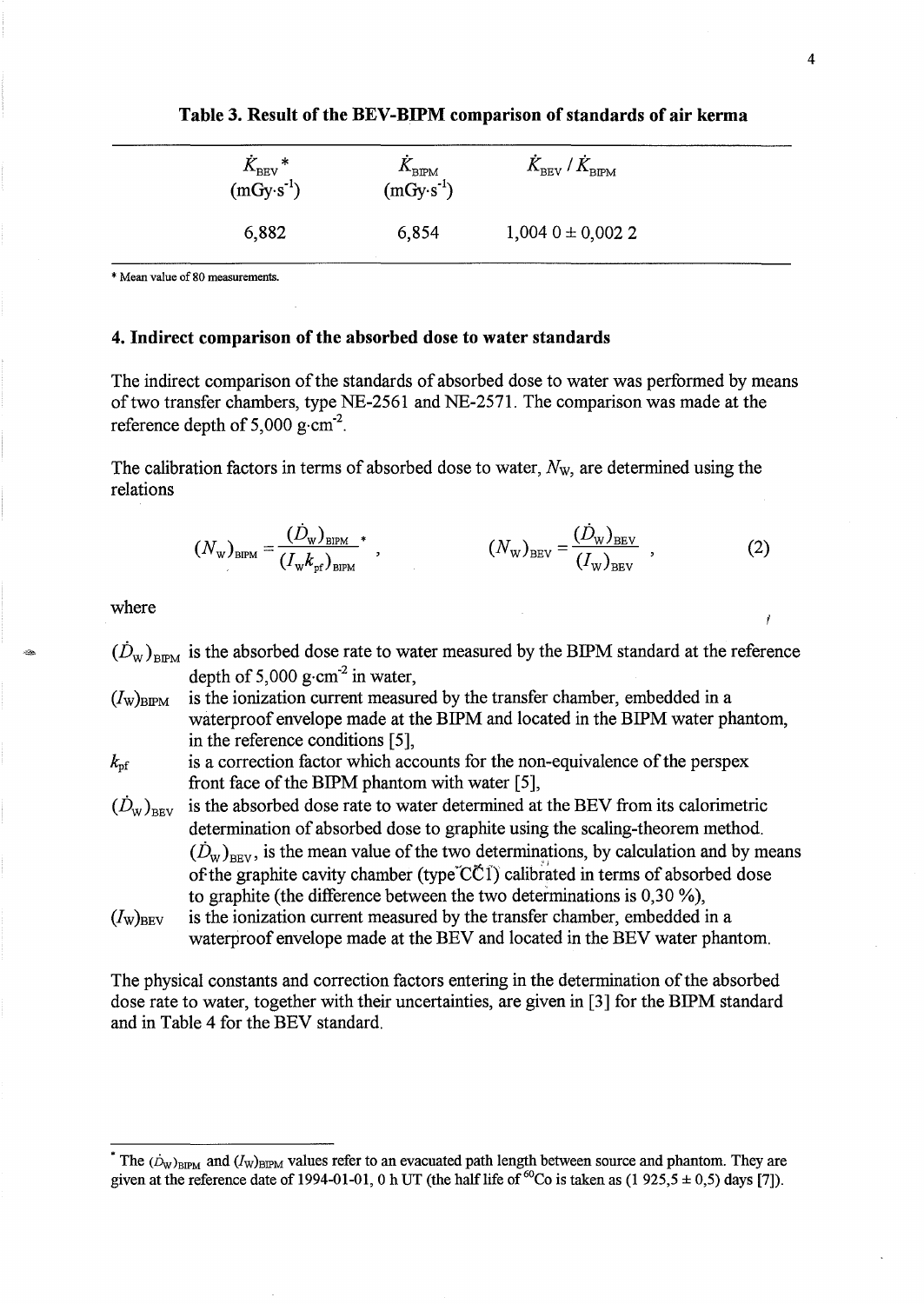# Table 4. Physical constants and correction factors entering in the BEV determination of the absorbed dose rate to water at 5  $g$  cm<sup>-2</sup>, and estimated relative uncertainties  $(1\sigma, in \%)$

|                                                               |                                                 | numerical | uncertainty |       |  |
|---------------------------------------------------------------|-------------------------------------------------|-----------|-------------|-------|--|
|                                                               |                                                 | value     | $S_1$       | $u_i$ |  |
| Determination of $(D_{\rm c})_{\rm REV}$                      |                                                 |           |             |       |  |
|                                                               | calorimetric measurement of absorbed dose rate  |           |             |       |  |
|                                                               | in graphite at 5,56 g·cm <sup>-2</sup> (see[1]) |           |             | 0,25  |  |
|                                                               | interpolation on BEV depth dose curve           |           |             | 0,03  |  |
|                                                               | Conversion to absorbed dose to water:           |           |             |       |  |
| method 1: by calculation                                      |                                                 |           |             |       |  |
|                                                               | distance from the source to the phantom         |           |             | 0,20  |  |
|                                                               | depths in graphite and in water                 |           |             | 0,10  |  |
|                                                               | front wall of water phantom                     |           |             | 0,05  |  |
|                                                               | method 2: with ionization chamber CC1           |           |             |       |  |
| measurement of ionization current ratio                       |                                                 |           | 0,05        | 0,05  |  |
|                                                               | position of chamber in graphite                 |           |             | 0,05  |  |
| position of chamber in water                                  |                                                 |           |             | 0,05  |  |
| envelope of the chamber                                       |                                                 |           |             | 0,05  |  |
| front wall of the water phantom                               |                                                 |           |             | 0,05  |  |
| replacement factor                                            |                                                 | 1,0150    |             | 0,20  |  |
| <b>Physical constants</b>                                     |                                                 |           |             |       |  |
| $(\mu_{\rm en}/\rho)_{\rm W}$ / $(\mu_{\rm en}/\rho)_{\rm C}$ |                                                 | 1,1123    |             | 0,10  |  |
| $\beta_{\rm W}/\beta_{\rm C}$                                 |                                                 | .1,0003   |             | 0, 10 |  |
| Uncertainty in $(\dot{D}_{\rm w})_{\rm REV}$                  |                                                 |           |             |       |  |
| method 1:                                                     | by quadratic summation                          |           | 0,05        | 0,37  |  |
|                                                               | combined uncertainty                            |           |             | 0,37  |  |
| method 2:                                                     | by quadratic summation                          |           | 0,05        | 0,37  |  |
|                                                               | combined uncertainty                            |           | 0,37        |       |  |
|                                                               |                                                 |           |             |       |  |

The  $(\dot{D}_{\rm w})_{\rm BPM}$  value is the mean value of measurements performed over a period of three months, before and after the calibration at the BIPM, with  $(D_w)_{BIPM} = 6,858 \text{ mGy} \cdot \text{s}^{-1}$  at 5,000 g·cm<sup>-2</sup>. 5,000  $g \cdot cm^{-2}$ .  $\omega$  .  $\omega$  and  $\omega$ 

The result of the comparison is given by

$$
R_{\rm w} = \frac{(N_{\rm w})_{\rm BEV}}{(N_{\rm w})_{\rm BPM}} \tag{3}
$$

Table 5 gives the result of the comparison. The standards are in good agreement, within their uncertainties. The various contributions to the total uncertainty in *Rw* are listed in Table 6.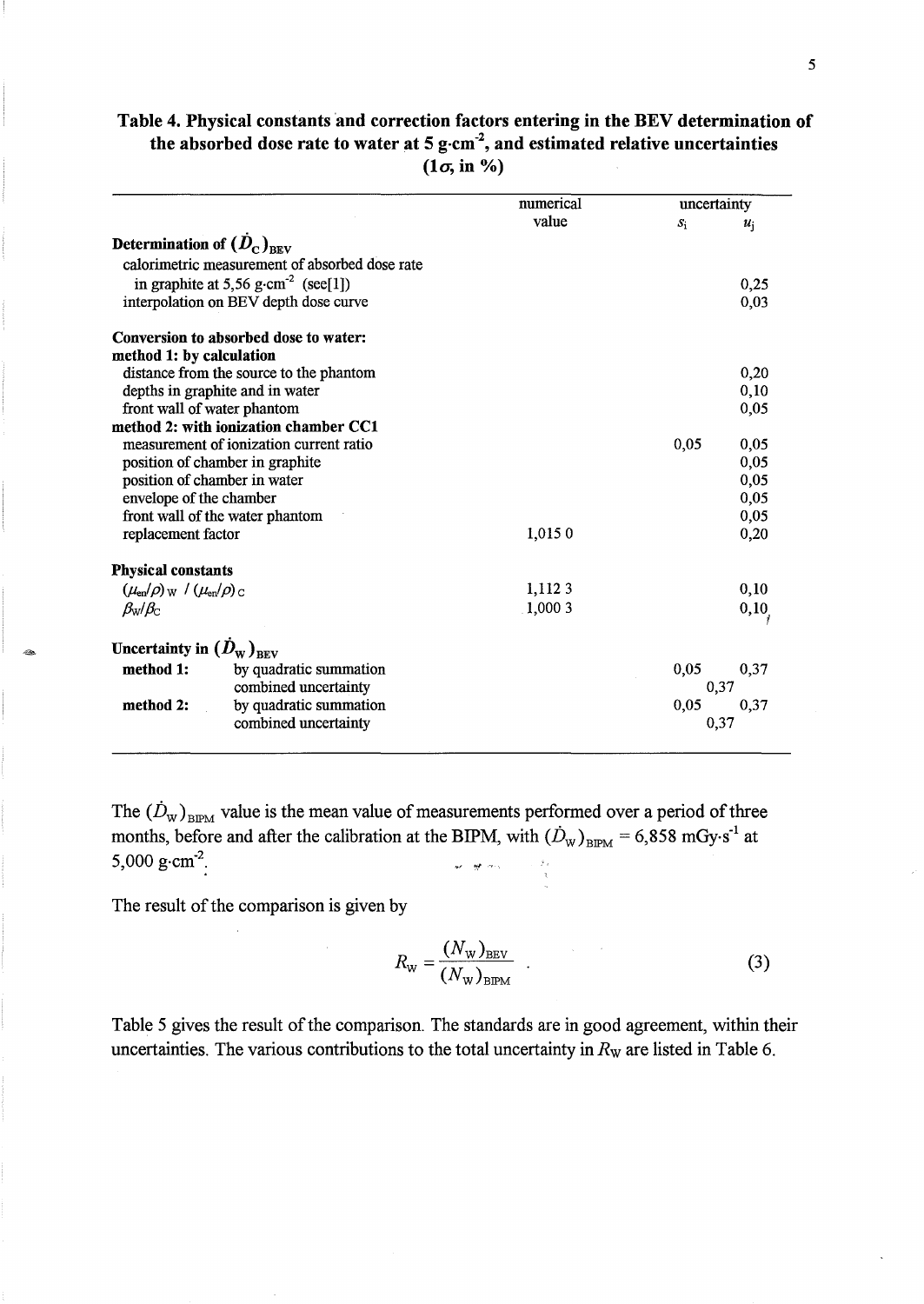| Chamber      | $(N_{\rm W})_{\rm BEV}$<br>$(Gy \cdot \mu C^{-1})$ | $(N_{\rm W})_{\rm BIPM}$<br>$(Gy \cdot \mu C^{-1})$ | $R_{\rm W}$ | Relative uncertainty<br>$(1 \sigma, in \%)$ |
|--------------|----------------------------------------------------|-----------------------------------------------------|-------------|---------------------------------------------|
| NE 2571-1050 | 45,406                                             | 45,417                                              | 0,9998      | 0,53                                        |
| NE 2561-276  | 103,52                                             | 103,73                                              | 0,9980      | 0,53                                        |
|              |                                                    | mean value                                          | 0,9990      | 0,53                                        |

# Table 5. Result of the BEV-BIPM comparison of standards of absorbed dose to water at 5,000 g $cm<sup>-2</sup>$

Table 6. Estimated relative uncertainties in the comparison result,  $R_W$  (1 $\sigma$ , in %)

|                                                             | uncertainty |       |
|-------------------------------------------------------------|-------------|-------|
|                                                             | $S_i$       | $u_i$ |
| Determination of $(D_{\text{w}})_{\text{RIPM}}$             |             |       |
| ionometric measurement of absorbed dose rate to water,      |             |       |
| $(D_{\rm w})_{\rm nP}$ , at 5 g·cm <sup>-2</sup> (see [5])* | 0,20        | 0.35  |
| Determination of $(D_{\text{w}})_{\text{new}}$              |             |       |
| (see Table 4)*                                              | 0.05        | 0.34  |
| Comparison result $R_W$                                     |             |       |
| by quadratic summation                                      | 0,21        | 0,49  |
| combined uncertainty                                        | 0.53        |       |

\* Without the uncertainties in  $\mu_{\rm en}/\rho$  and in  $\beta_{\rm W,C}$  which are common to the BEV and the BIPM.

## 5. Conclusion

The agreement between the standards of air kerma of the BEV and the BIPM is of order 0,4 %, This result is 0,25 % higher than the value found in a previous comparison in 1980, The change of the BEV standard of air kerma explains this difference. The comparison of the standards of absorbed dose to water shows a very good agreement  $(0,1\%)$ . The difference between the ratios  $(\dot{D}_{w}/K)_{BEV}$  and  $(\dot{D}_{w}/K)_{BIFM}$  is found to be 0,5 %. This result is consistent with the difference of about 0,5 % observed between the experimental determination of  $C_{\lambda}$  as measured in the two laboratories for various types of transfer chambers [14].